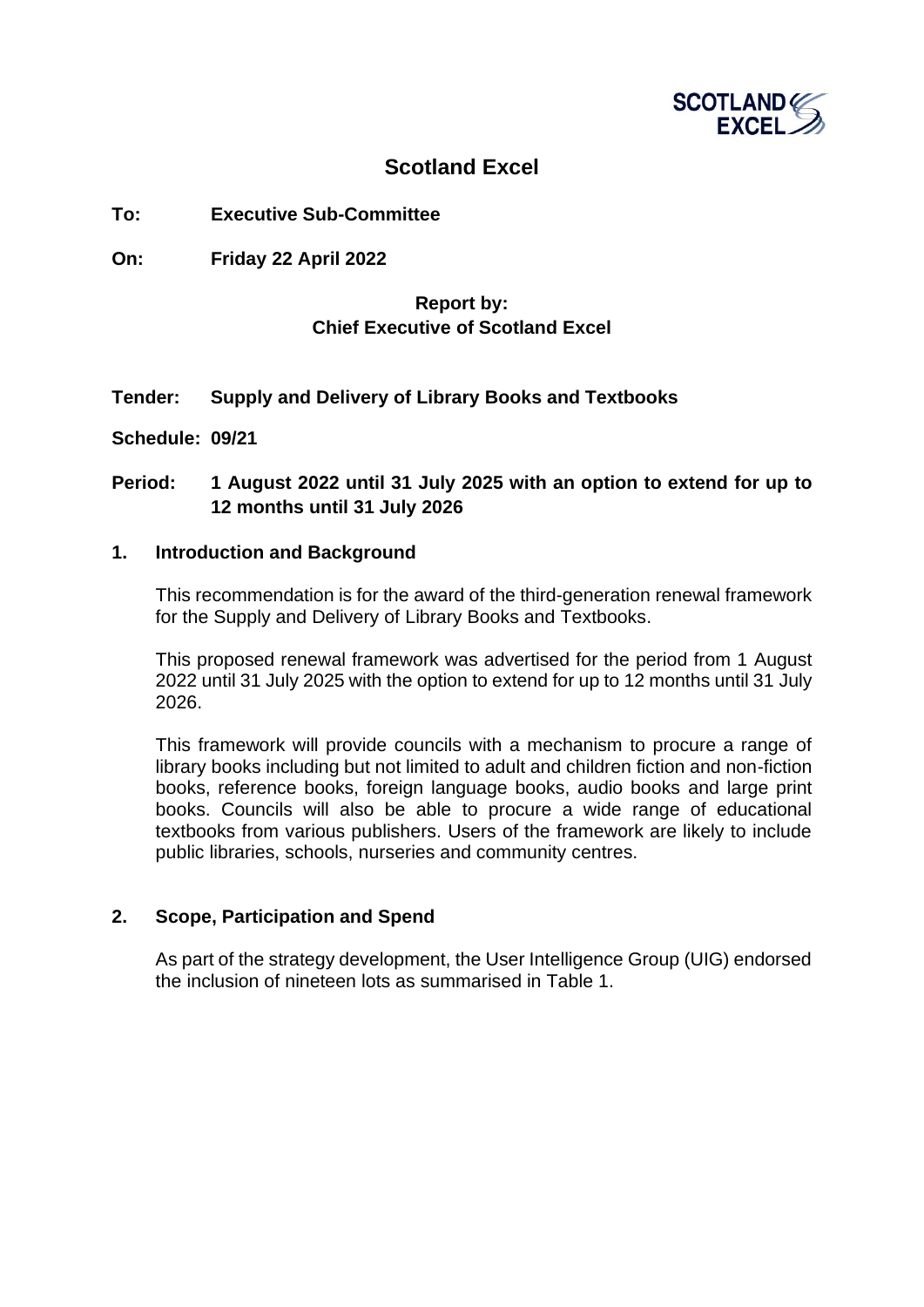## **Table 1: Lotting Structure**

| Lot<br>No.     | <b>Description</b>                          | <b>Estimated % spend</b><br>through lot |
|----------------|---------------------------------------------|-----------------------------------------|
|                | <b>Adult Fiction and Non Fiction</b>        | 22%                                     |
| $\overline{2}$ | <b>Childrens Fiction and Non</b><br>Fiction | 21%                                     |
| 3              | Reference and Foreign<br>Language Books     | 10%                                     |
|                | <b>General Books</b>                        | 20%                                     |
| 5              | <b>AudioBooks</b>                           | 2%                                      |
| 6              | Large Print Books                           | 5%                                      |
| 7 - 19         | <b>Educational Textbooks</b>                | 20%                                     |

This lotting structure recognises the current landscape of the marketplace and is designed to align with council requirements, as well as maximising opportunities for Small and Medium Enterprises (SMEs).

The framework was advertised to enable access by all councils in Scotland. As detailed in Appendix 1. All 32 councils, the Advanced Procurement for Universities and Colleges (APUC) and National Health Service Scotland (NHSS) have confirmed their intention to participate in this framework.

The forecast annual spend for participating councils and associate members, with contingency, is £14 million per annum. This equates to an estimated spend of £56 million over the maximum 4-year term of the framework.

## **3. Procurement Process**

A Prior Information Notice (PIN) was released on the Public Contracts Scotland portal on the 16th of July 2021 to inform the marketplace of Scotland Excel's intention to tender an opportunity for the supply and delivery of Library Books and Textbooks. Prospective bidders were given the opportunity participate in a preliminary market consultation exercise in accordance with Regulation 41 of the Public Contracts (Scotland) Regulations 2015. This involved engagement in meetings and provision to Scotland Excel of information in relation to, but not limited to; market intelligence, market trends, sustainability initiatives and community benefits to help inform the strategy. Subsequently, 30 organisations noted interest in the market consultation meetings. The meetings concluded on the 7th of August. Six online meetings with different companies were held.

A User Intelligence Group (UIG) consisting of representatives from participating councils endorsed the procurement strategy (September 2021). In addition, a working group consisting of technical and procurement representatives was formed to review technical specifications and participate in the evaluation of offers submitted.

Scotland Excel has taken cognisance of the current situation and impact during the tender exercise of the Coronavirus pandemic. Balancing the current situation with the need to provide a route to market for councils seeking the continuation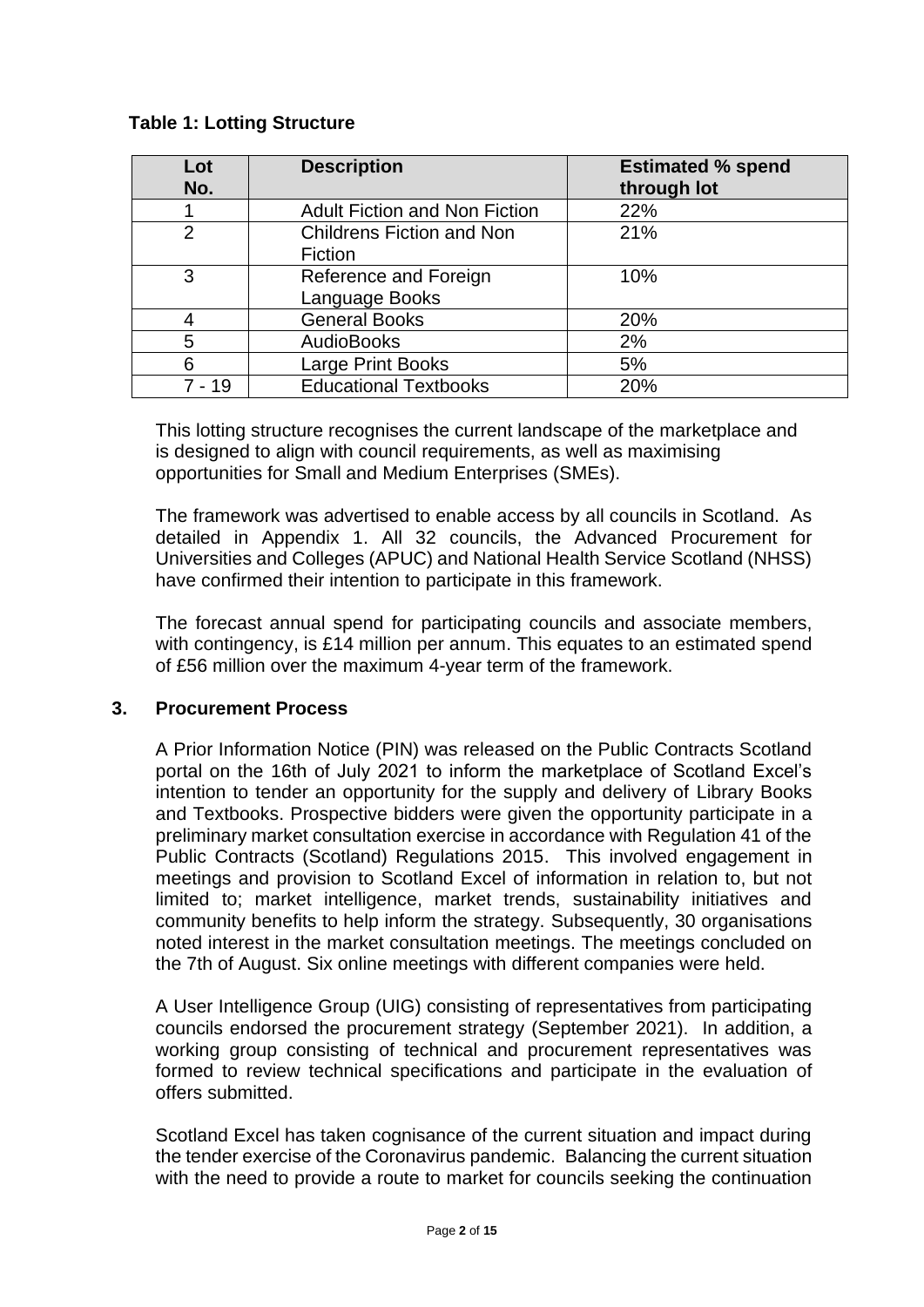of supply for Library Books and Textbooks in order to meet their statutory functions, and considering those council projects that may require to be undertaken in the future, Scotland Excel determined it was appropriate to undertake this renewal tender exercise and to recommend the establishment of this framework.

The Contract Notice was published via the Find A Tender and Public Contracts Scotland (PCS) portal on 24 February 2022, with the tender documentation being immediately available via the Public Contracts Scotland Tender (PCS-T) system.

As such, the tender exercise commenced after the UK withdrawal from the European Union and was conducted and concluded in accordance with the law and procedures currently in force.

The procurement process followed the open tender process to ensure maximum competition and the inclusion for all potential suppliers to service the framework. All bidders were examined against advertised selection criteria, using the Single Procurement Document (SPD), and award criteria, concurrently. The award criteria included technical and commercial sections that were evaluated against the following criteria and weightings:

Technical: 25% Commercial: 75%

Within the technical section, bidders were required to evidence their knowledge and experience by responding to method statements which covered areas including Supply Chain, Added Value and Innovation, Service Delivery and Contract Management, Fair Work First, Sustainability, Library Staff Training and Processes and Relationships. Bidders were also assessed in terms of their ability to provide Community Benefits. These are detailed below within Table 2.

## **Table 2: Technical Section Weighting**

| <b>Question</b>    | <b>Description</b>                                 | Lot $1 - 6$<br>Weighting | Lot $7 - 19$<br>Weighting |
|--------------------|----------------------------------------------------|--------------------------|---------------------------|
|                    | Supply Chain, Added Value and<br>Innovation        | 5                        | 5                         |
| 2                  | <b>Service Delivery and Contract</b><br>Management | 4                        | 4                         |
| 3                  | <b>Fair Work First</b>                             | 4                        | 4                         |
| 4                  | Sustainability                                     | 6                        | 6                         |
| 5                  | <b>Community Benefits</b>                          | 3                        | 3                         |
| 6                  | <b>Library Staff Training</b>                      | 3                        |                           |
|                    | Processes and Relationships                        |                          | 3                         |
| <b>Total Score</b> |                                                    | 25                       | 25                        |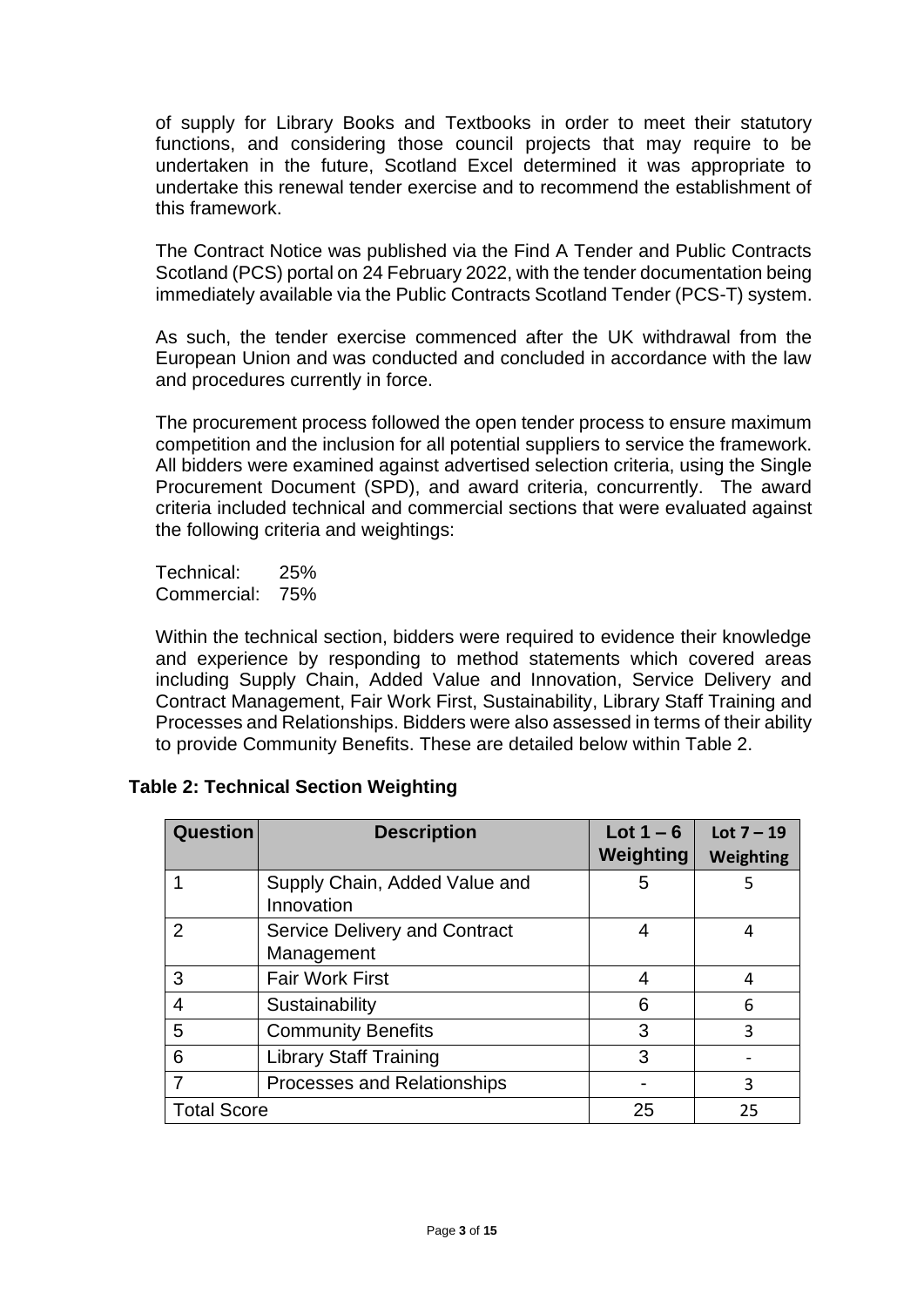Within the commercial section, bidders were invited to offer on a lot by lot basis for the lots set out in Table 1.

Commercial evaluations were undertaken on the basis of the percentage discount tenderers offered from the Recommended Retail Price ("RRP").

## **4. Report on Offers Received**

The tender document was downloaded by 20 organisations, with 15 tender responses received by the specified closing date and time. A summary of all offers received is provided in Appendix 2.

Based on the criteria and scoring methodology set out in the tender document, a full evaluation of the compliant offers received was completed. Appendix 3 confirms the scoring achieved by each bidder.

## **5. Recommendations**

Based on the evaluation undertaken, and in line with the advertised criteria and weightings summarised above, it is recommended that a multi-supplier framework arrangement is awarded to 15 suppliers across nineteen lots as outlined in Appendix 3.

The 15 recommended suppliers offer best value and represent a mix of small, medium and large organisations.

The range of suppliers recommended provides coverage for all awarding framework lots and competitive options for all participating councils as well as offering a degree of choice and capacity.

## **6. Benefits**

## **Savings**

Scotland Excel has conducted a benchmarking exercise comparing current prices paid with the prices submitted against the new framework. The result of this benchmarking is listed in Appendix 1. The projected average saving across all councils is 0.12%, which equates to an estimated total saving of approximately £16k per annum.

It should also be noted that the current framework contract is currently operating 9.5% under market conditions as detailed in the below indexation report. This saving is in addition to the conducted benchmarking exercise and is a result of tight contract management procedures.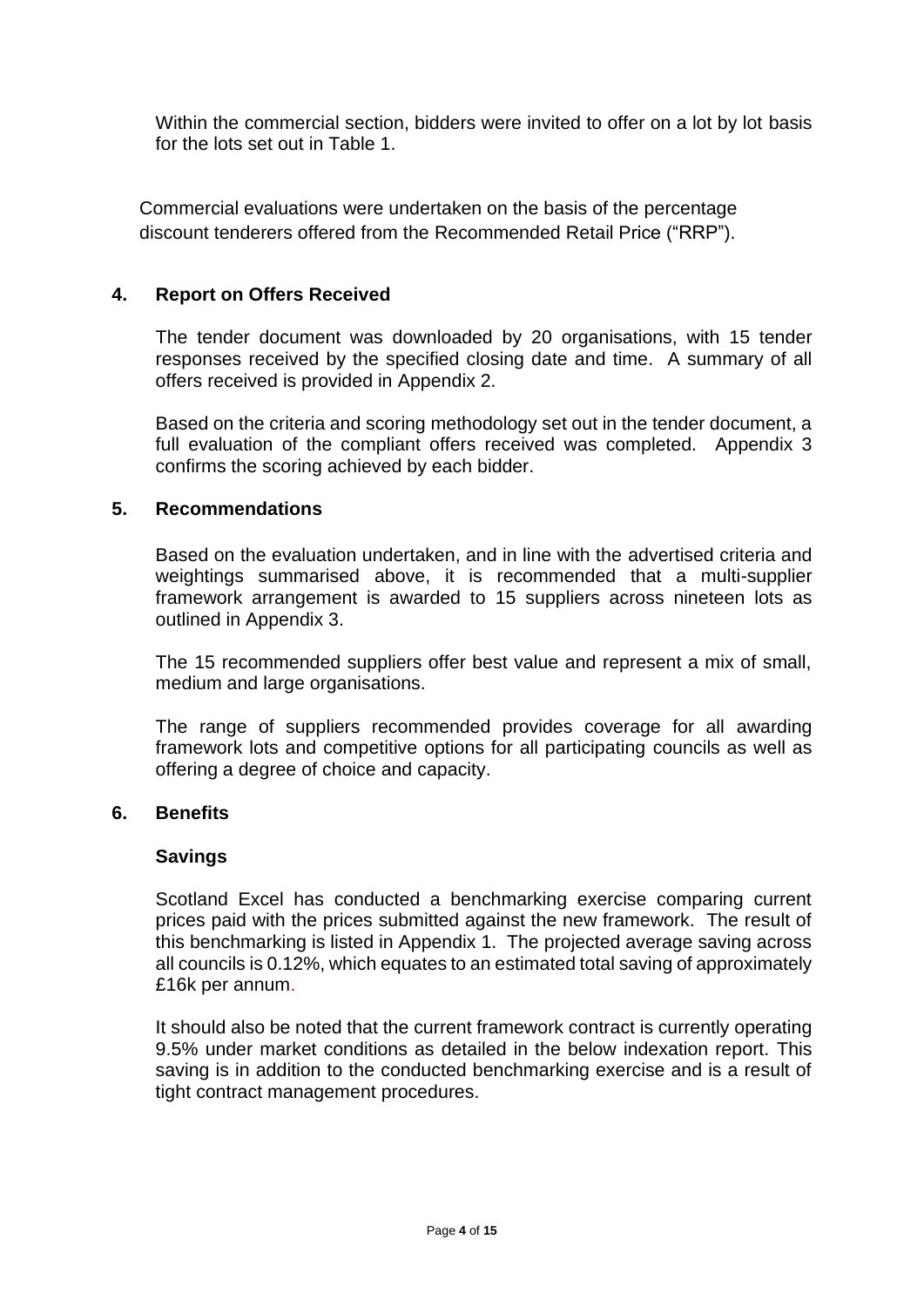

## **Rebate**

A rebate of 0.25% payable to Scotland Excel and 1.75% payable to councils will be applied to framework spend above £400,000 (excluding the initial £400,000) and will be calculated based upon total framework spend with the supplier reported through management information returns.

This streamlined rebate mechanism will provide a committed, greater financial return for our members than previous framework generations.

## **Price Stability**

The framework applies twenty-four-month fixed pricing for all lots. Thereafter, all requests for price increases will be evaluated according to the Terms and Conditions of the framework and require to be supported by documentary evidence.

## **Sustainable Procurement Benefits**

Within the technical section of the tender, an environmental practices and sustainability method statement assessed suppliers in relation to their corporate approach to environmental practices sustainability and how they manage the reduction of unnecessary waste, ensure recycling and reuse of packaging is carried out where possible, intend to reduce the use of single use plastics (SUP's) and identify alternatives to these products. A range of sustainable measures were outlined by suppliers including:

- A 'zero waste to landfill' status.
- Reducing SUP's and moving to biodegradable packaging products where possible.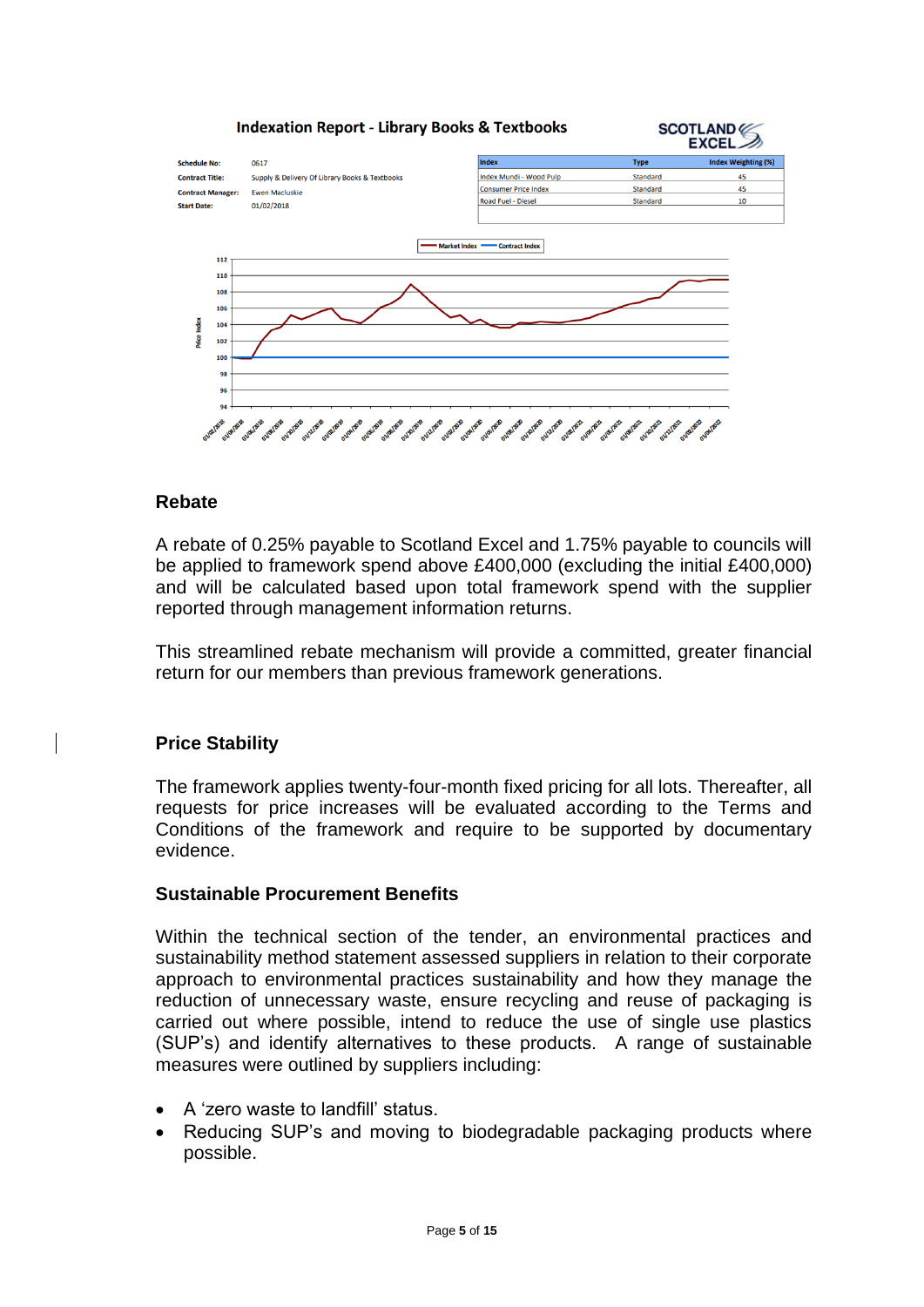• Print-On-Demand processes for both Physical Audio and Large Print Books ensuring wastage through redundant stock is completely eradicated.

## **Community Benefits**

Scotland Excel is committed to maximising community benefit delivery for our members and local communities. Bidders were asked to confirm whether they were willing to comply with our community benefits approach for the lifetime of the framework. This approach is designed to deliver local community benefits based on individual member spend thresholds and 13 of the 15 recommended suppliers have confirmed their acceptance.

The community benefits approach focused on supporting the Scottish Government's National Performance Framework, and the benefits delivered should support, but are not limited to, the following indicators:

- Improve the skill profile of the population
- Improve levels of educational attainment
- Increase the proportion of young people in learning, training or work
- Improve people's perception of the quality of public services
- Reduce children's deprivation
- Increase cultural engagement

Suppliers have agreed to report ongoing delivery of community benefits to Scotland Excel on a six-monthly basis.

Delivery of commitments made will be monitored throughout the lifetime of the framework.

## **Fair Work Practices including the Real Living Wage**

Scotland Excel and its members are committed to the delivery of high-quality public services and recognise that this is dependent on a workforce that is wellrewarded, well-motivated, well-led, has access to appropriate opportunities for training and skills development, are diverse and is engaged in decision making. Within the technical section of the tender, bidders were assessed on their approach to fair work practices and payment of the Real Living Wage to their workforce. Of the 15 recommended bidders, 11 pay the Real Living Wage, as detailed in Appendix 4 - List of Recommended Suppliers with Living Wage Status.

Scotland Excel will continue to monitor Fair Work Practices including further uptake by suppliers committing to paying staff the Real Living Wage, through contract and supplier management activity.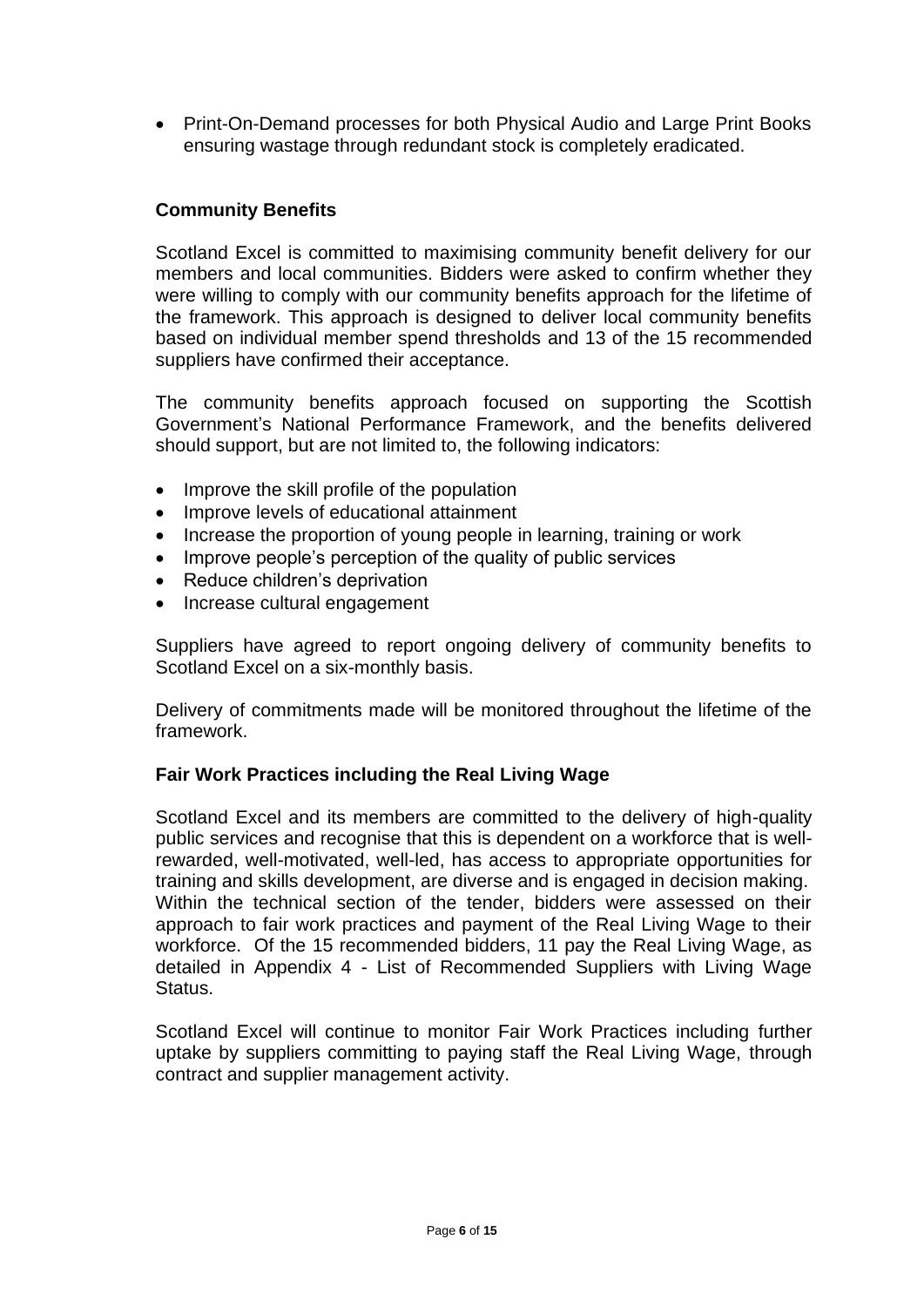## **7. Contract Mobilisation and Management**

As part of the mobilisation process, all suppliers will be offered a contract mobilisation meeting to outline the operation of the framework, including roles and responsibilities, management information and community benefit commitments. Both suppliers and participating members will be issued with a mobilisation pack containing all required details to utilise the framework.

The framework has been established using a % discount off publishers' price to ensure councils have access to the required variety and scope of content.

In accordance with Scotland Excel's established contract and supplier management programme, in terms of risk and spend as detailed in Appendix 5, this framework is classified as class D. As such, it will require annual supplier meetings and surveys, and annual user group reviews as appropriate. During the current market conditions Scotland Excel will continue to engage with suppliers on a regular basis to manage the response to the pandemic and ensure continuity of this essential service delivery for our members.

Meetings and engagement undertaken with suppliers will adhere to all applicable health and safety guidelines.

#### **8. Summary**

This third-generation framework for the Supply and Delivery of Library Books and Textbooks continues to maximise collaboration, promote added value and deliver best value. A range of benefits can be reported in relation to savings, price stability, sustainability and community benefits.

The Executive Sub Committee is requested to approve the recommendation to award this framework agreement as detailed in Appendix 3 (Scoring and Recommendations).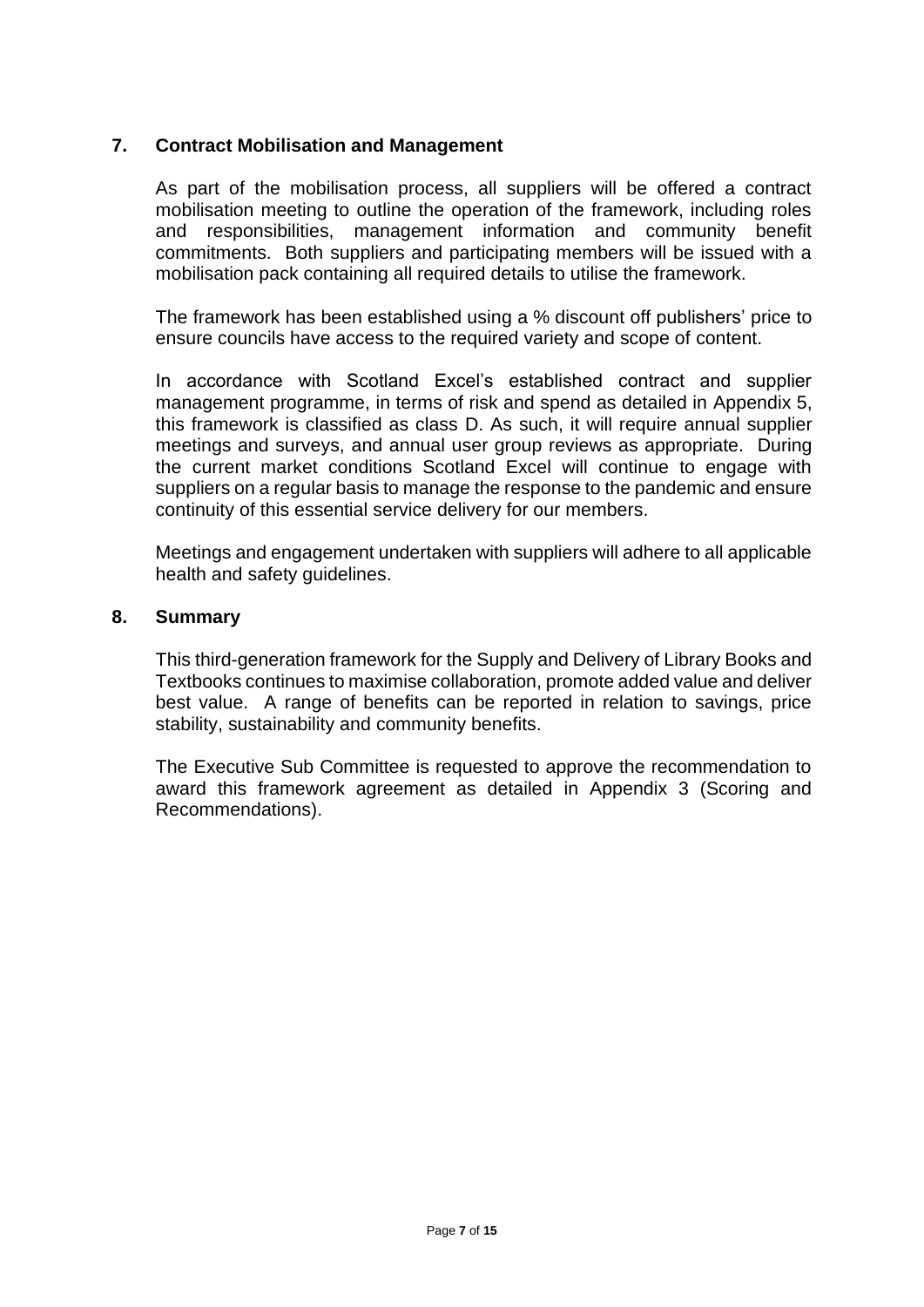## **Appendix 1 – Participation, Spend and Savings Summary Supply and Delivery of Library Books and Textbooks 0921**

| <b>Member Name</b>                 | <b>Participation in</b><br>Contract | Participation Entry Estimated Annual<br><b>Date</b> | Spend (£)   | <b>Source of Spend Data</b> | Indexation<br>(%) | % Estimated<br>Forecast | <b>Estimated Annual Savings</b><br>(E) | <b>Basis of Savings Calculation</b>  |
|------------------------------------|-------------------------------------|-----------------------------------------------------|-------------|-----------------------------|-------------------|-------------------------|----------------------------------------|--------------------------------------|
|                                    |                                     |                                                     |             |                             |                   | <b>Savings</b>          |                                        |                                      |
| Aberdeen City Council              | Yes                                 | 01 August 2022                                      | £429,720    | Suppliers MI                | 9.5%              | 0.12%                   | £516                                   | <b>Benchmarked Current Framework</b> |
| Aberdeenshire Council              | Yes                                 | 01 August 2022                                      | £515,573    | Suppliers MI                | 9.5%              | 0.12%                   | £619                                   | <b>Benchmarked Current Framework</b> |
| Angus Council                      | Yes                                 | 01 August 2022                                      | £224,053    | Suppliers MI                | 9.5%              | 0.12%                   | £269                                   | <b>Benchmarked Current Framework</b> |
| Argyll & Bute Council              | Yes                                 | 01 August 2022                                      | £155,668    | <b>Council Provided</b>     | 9.5%              | 0.12%                   | £187                                   | <b>Benchmarked Current Framework</b> |
| City of Edinburgh Council          | Yes                                 | 01 August 2022                                      | £1,042,920  | Council Provided            | 9.5%              | 0.12%                   | £1,252                                 | <b>Benchmarked Current Framework</b> |
| Clackmannanshire Council           | Yes                                 | 01 August 2022                                      | £183,179    | Suppliers MI                | 9.5%              | 0.12%                   | £220                                   | <b>Benchmarked Current Framework</b> |
| Comhairle nan Eilean Siar          | Yes                                 | 01 August 2022                                      | £46,450     | Suppliers MI                | 9.5%              | 0.12%                   | £56                                    | <b>Benchmarked Current Framework</b> |
| Dumfries & Galloway Council        | Yes                                 | 01 August 2022                                      | £290,660    | Suppliers MI                | 9.5%              | 0.12%                   | £349                                   | <b>Benchmarked Current Framework</b> |
| Dundee City Council                | Yes                                 | 01 August 2022                                      | £339,088    | Suppliers MI                | 9.5%              | 0.12%                   | £407                                   | <b>Benchmarked Current Framework</b> |
| East Ayrshire Council              | Yes                                 | 01 August 2022                                      | £134,275    | Suppliers MI                | 9.5%              | 0.12%                   | £161                                   | <b>Benchmarked Current Framework</b> |
| <b>East Dunbartonshire Council</b> | Yes                                 | 01 August 2022                                      | £264,402    | Suppliers MI                | 9.5%              | 0.12%                   | £317                                   | <b>Benchmarked Current Framework</b> |
| <b>East Lothian Council</b>        | Yes                                 | 01 August 2022                                      | £218,044    | <b>Council Provided</b>     | 9.5%              | 0.12%                   | £262                                   | <b>Benchmarked Current Framework</b> |
| <b>East Renfrewshire Council</b>   | Yes                                 | 01 August 2022                                      | £254,137    | Suppliers MI                | 9.5%              | 0.12%                   | £305                                   | <b>Benchmarked Current Framework</b> |
| <b>Falkirk Council</b>             | Yes                                 | 01 August 2022                                      | £472,330    | Suppliers MI                | 9.5%              | 0.12%                   | £567                                   | <b>Benchmarked Current Framework</b> |
| <b>Fife Council</b>                | Yes                                 | 01 August 2022                                      | £483,244    | <b>Council Provided</b>     | 9.5%              | 0.12%                   | £580                                   | <b>Benchmarked Current Framework</b> |
| <b>Glasgow City Council</b>        | Yes                                 | 01 August 2022                                      | £1,087,726  | Suppliers MI                | 9.5%              | 0.12%                   | £1,305                                 | <b>Benchmarked Current Framework</b> |
| <b>Highland Council</b>            | Yes                                 | 01 August 2022                                      | £240,758    | Suppliers MI                | 9.5%              | 0.12%                   | £289                                   | <b>Benchmarked Current Framework</b> |
| <b>Inverclyde Council</b>          | Yes                                 | 01 August 2022                                      | £106,461    | <b>Council Provided</b>     | 9.5%              | 0.12%                   | £128                                   | Benchmarked Current Framework        |
| <b>Midlothian Council</b>          | Yes                                 | 01 August 2022                                      | £158,815    | Suppliers MI                | 9.5%              | 0.12%                   | £191                                   | <b>Benchmarked Current Framework</b> |
| Moray Council                      | Yes                                 | 01 August 2022                                      | £192,979    | Suppliers MI                | 9.5%              | 0.12%                   | £232                                   | <b>Benchmarked Current Framework</b> |
| North Ayrshire Council             | Yes                                 | 01 August 2022                                      | £552,244    | Suppliers MI                | 9.5%              | 0.12%                   | £663                                   | <b>Benchmarked Current Framework</b> |
| North Lanarkshire Council          | Yes                                 | 01 August 2022                                      | £723,660    | Suppliers MI                | 9.5%              | 0.12%                   | £868                                   | <b>Benchmarked Current Framework</b> |
| <b>Orkney Islands Council</b>      | Yes                                 | 01 August 2022                                      | £66,831     | Suppliers MI                | 9.5%              | 0.12%                   | £80                                    | <b>Benchmarked Current Framework</b> |
| Perth & Kinross Council            | Yes                                 | 01 August 2022                                      | £279,306    | Suppliers MI                | 9.5%              | 0.12%                   | £335                                   | <b>Benchmarked Current Framework</b> |
| Renfrewshire Council               | Yes                                 | 01 August 2022                                      | £423,821    | Suppliers MI                | 9.5%              | 0.12%                   | £509                                   | <b>Benchmarked Current Framework</b> |
| Scottish Borders Council           | Yes                                 | 01 August 2022                                      | £149,297    | Suppliers MI                | 9.5%              | 0.12%                   | £179                                   | <b>Benchmarked Current Framework</b> |
| <b>Shetland Islands Council</b>    | Yes                                 | 01 August 2022                                      | £64,186     | Suppliers MI                | 9.5%              | 0.12%                   | £77                                    | <b>Benchmarked Current Framework</b> |
| South Ayrshire Council             | Yes                                 | 01 August 2022                                      | £150,523    | <b>Council Provided</b>     | 9.5%              | 0.12%                   | £181                                   | <b>Benchmarked Current Framework</b> |
| South Lanarkshire Council          | Yes                                 | 01 August 2022                                      | £829,748    | Suppliers MI                | 9.5%              | 0.12%                   | £996                                   | Benchmarked Current Framework        |
| <b>Stirling Council</b>            | Yes                                 | 01 August 2022                                      | £162,640    | Suppliers MI                | 9.5%              | 0.12%                   | £195                                   | <b>Benchmarked Current Framework</b> |
| West Dunbartonshire Council        | Yes                                 | 01 August 2022                                      | £202,371    | Suppliers MI                | 9.5%              | 0.12%                   | £243                                   | <b>Benchmarked Current Framework</b> |
| <b>West Lothian Council</b>        | Yes                                 | 01 August 2022                                      | £347,403    | Suppliers MI                | 9.5%              | 0.12%                   | £417                                   | <b>Benchmarked Current Framework</b> |
| <b>Tayside Contracts</b>           | Yes                                 | 01 August 2022                                      | £0          | Suppliers MI                | 9.5%              | 0.12%                   | £0                                     | <b>Benchmarked Current Framework</b> |
| <b>Totals</b>                      |                                     |                                                     | £10,792,512 |                             |                   | 0.12%                   | £12,951                                |                                      |
| <b>Associate Members</b>           | Yes                                 | 01 August 2022                                      | £2,901,489  | Suppliers MI                | 9.5%              | 0.12%                   | £3,482                                 | <b>Benchmarked Current Framework</b> |
| <b>Totals</b>                      |                                     |                                                     | £13,694,001 |                             |                   | 0.12%                   | £16,433                                |                                      |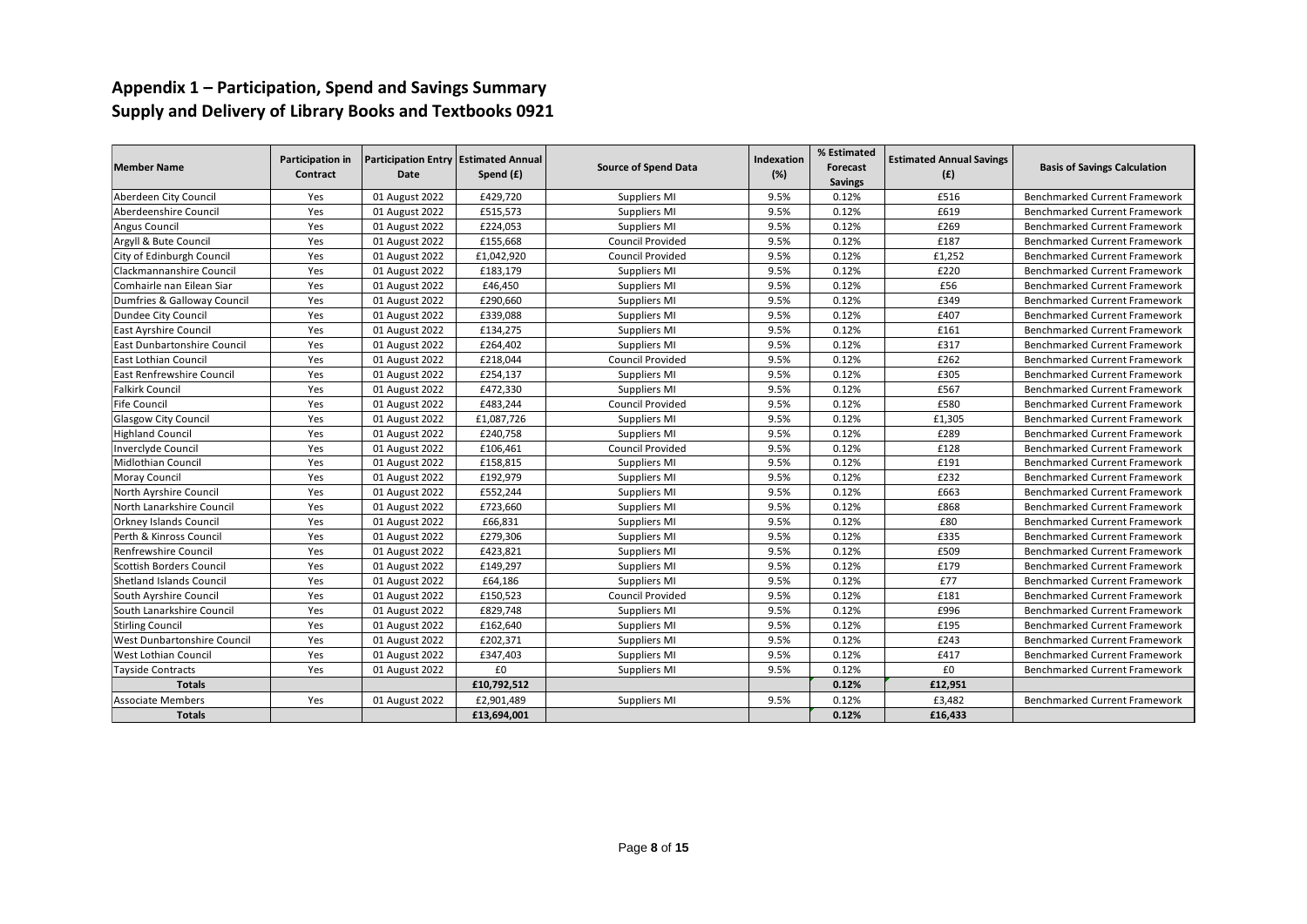## **Appendix 2 – Summary of Offers Received**

| <b>Name of Tenderer</b>                                                                                            | <b>SME</b><br><b>Status</b> | Location                  | Lot(s)<br><b>Tendered</b> | Lot(s) Awarded |
|--------------------------------------------------------------------------------------------------------------------|-----------------------------|---------------------------|---------------------------|----------------|
| Askews and Holts Library Services Ltd.                                                                             | Medium                      | Eastbourne, East Sussex   | $1 - 4$                   | $1 - 4$        |
| <b>Blackwell UK Limited</b>                                                                                        | Micro                       | Broad Street, Oxford      | $7-19$                    | $7-19$         |
| Bright Red Publishing Limited                                                                                      | Micro                       | City of Edinburgh         | 8                         | 8              |
| A.T. Little & Sons Limited t/a Browns Books                                                                        | Medium                      | Melton, East Yorkshire    | $1-4, 7-18$               | $1-4, 7-18$    |
| <b>EBSCO International Inc.</b>                                                                                    | Large                       | Enfield, England          | $1-4, 7-18$               | $1-4, 7-18$    |
| <b>Glowworm Books and Gifts Limited</b>                                                                            | Micro                       | West Lothian              | $7 - 19$                  | $7-19$         |
| Hodder & Stoughton Limited t/a Hodder<br>Education                                                                 | Large                       | London                    | 11, 18                    | 11, 18         |
| <b>Kelvin Books Limited</b>                                                                                        | Small                       | <b>Glasgow City</b>       | $7-13, 15-$<br>18         | 7-13, 15-18    |
| The Chancellor, Masters and Scholars of<br>the University of Oxford - Trading as<br><b>Oxford University Press</b> | Medium                      | Oxford                    | 7, 14, 15                 | 7, 14, 15      |
| <b>Peters Limited</b>                                                                                              | Medium                      | Birmingham                | 1, 2, 4                   | 1, 2, 4        |
| Scotia & Chameleon Books Ltd.                                                                                      | Micro                       | North Lanarkshire         | $2-5, 7-18$               | $2-5, 7-18$    |
| Star Books, A Partnership                                                                                          | Micro                       | London                    | 3                         | 3              |
| <b>Ulverscroft Limited</b>                                                                                         | Medium                      | Leicester, Leicestershire | 5,6                       | $5,6$          |
| Waterstones Booksellers Limited                                                                                    | Large                       | Piccadilly, London        | $7-16, 18$                | $7-16, 18$     |
| W F Howes Limited                                                                                                  | Medium                      | Leicester, Leicestershire | 5,6                       | 5,6            |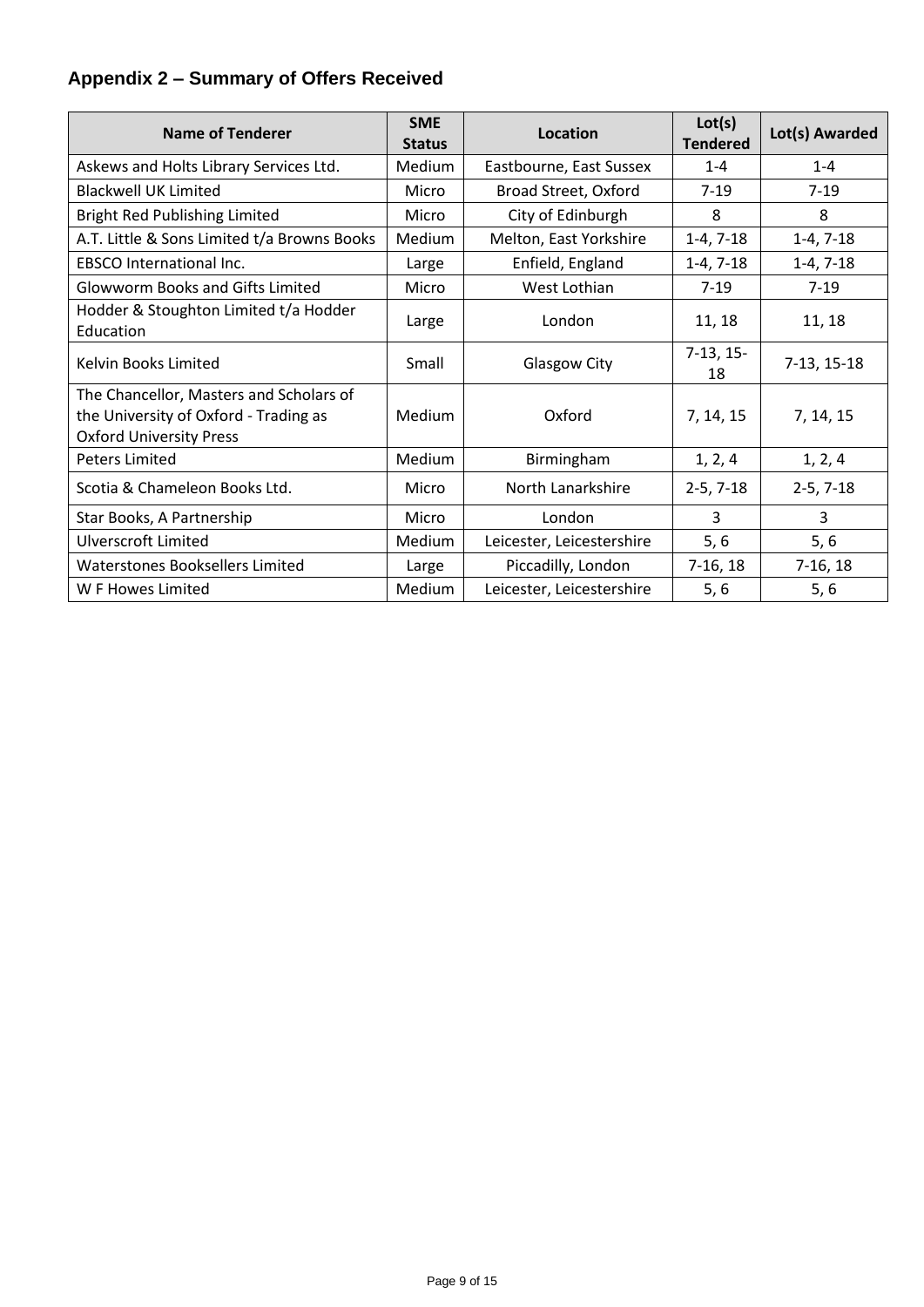# **Appendix 3 - Scoring and Recommendations**

| LOT 1 - ADULT FICTION AND NON-FICTION BOOKS                |       |     |  |  |
|------------------------------------------------------------|-------|-----|--|--|
| <b>Awarded (Yes/No)</b><br><b>Tenderer</b><br><b>SCORE</b> |       |     |  |  |
| A.T. Little & Sons Limited t/a Browns Books                | 97.36 | Yes |  |  |
| Askews and Holts Library Services Ltd.                     | 91.33 | Yes |  |  |
| Peters Limited                                             | 84.13 | Yes |  |  |
| <b>EBSCO</b> International Inc.                            | 61.32 | Yes |  |  |

| LOT 2 - CHILDRENS FICTION AND NON-FICTION BOOKS |              |                         |  |  |
|-------------------------------------------------|--------------|-------------------------|--|--|
| <b>Tenderer</b>                                 | <b>SCORE</b> | <b>Awarded (Yes/No)</b> |  |  |
| A.T. Little & Sons Limited t/a Browns Books     | 97.36        | Yes                     |  |  |
| Askews and Holts Library Services Ltd.          | 91.33        | Yes                     |  |  |
| <b>Peters Limited</b>                           | 84.13        | Yes                     |  |  |
| <b>EBSCO</b> International Inc.                 | 61.32        | Yes                     |  |  |
| Scotia & Chameleon Books Ltd.                   | 50.70        | Yes                     |  |  |

| LOT 3 - REFERENCE AND FOREIGN LANGUAGE BOOKS |              |                         |  |  |
|----------------------------------------------|--------------|-------------------------|--|--|
| <b>Tenderer</b>                              | <b>SCORE</b> | <b>Awarded (Yes/No)</b> |  |  |
| Star Books, A Partnership                    | 92.33        | Yes                     |  |  |
| A.T. Little & Sons Limited t/a Browns Books  | 72.08        | Yes                     |  |  |
| <b>EBSCO</b> International Inc.              | 52.65        | Yes                     |  |  |
| Askews and Holts Library Services Ltd.       | 50.50        | Yes                     |  |  |
| Scotia & Chameleon Books Ltd.                | 26.53        | Yes                     |  |  |

| <b>LOT 4 - GENERAL LIBRARY BOOKS</b>        |              |                         |  |  |
|---------------------------------------------|--------------|-------------------------|--|--|
| <b>Tenderer</b>                             | <b>SCORE</b> | <b>Awarded (Yes/No)</b> |  |  |
| A.T. Little & Sons Limited t/a Browns Books | 97.45        | Yes                     |  |  |
| Askews and Holts Library Services Ltd.      | 91.33        | Yes                     |  |  |
| <b>Peters Limited</b>                       | 84.13        | Yes                     |  |  |
| <b>EBSCO</b> International Inc.             | 56.32        | Yes                     |  |  |
| Scotia & Chameleon Books Ltd.               | 50.70        | Yes                     |  |  |

| LOT 5 - AUDIOBOOKS                                         |       |     |  |  |  |
|------------------------------------------------------------|-------|-----|--|--|--|
| <b>Awarded (Yes/No)</b><br><b>Tenderer</b><br><b>SCORE</b> |       |     |  |  |  |
| Scotia & Chameleon Books Ltd.                              | 77.50 | Yes |  |  |  |
| W F Howes Limited                                          | 76.50 | Yes |  |  |  |
| Ulverscroft Limited                                        | 70.75 | Yes |  |  |  |

| LOT 6 - LARGE PRINT BOOKS                                  |       |     |  |  |
|------------------------------------------------------------|-------|-----|--|--|
| <b>Awarded (Yes/No)</b><br><b>Tenderer</b><br><b>SCORE</b> |       |     |  |  |
| W F Howes Limited                                          | 90.50 | Yes |  |  |
| Ulverscroft Limited                                        | 89.59 | Yes |  |  |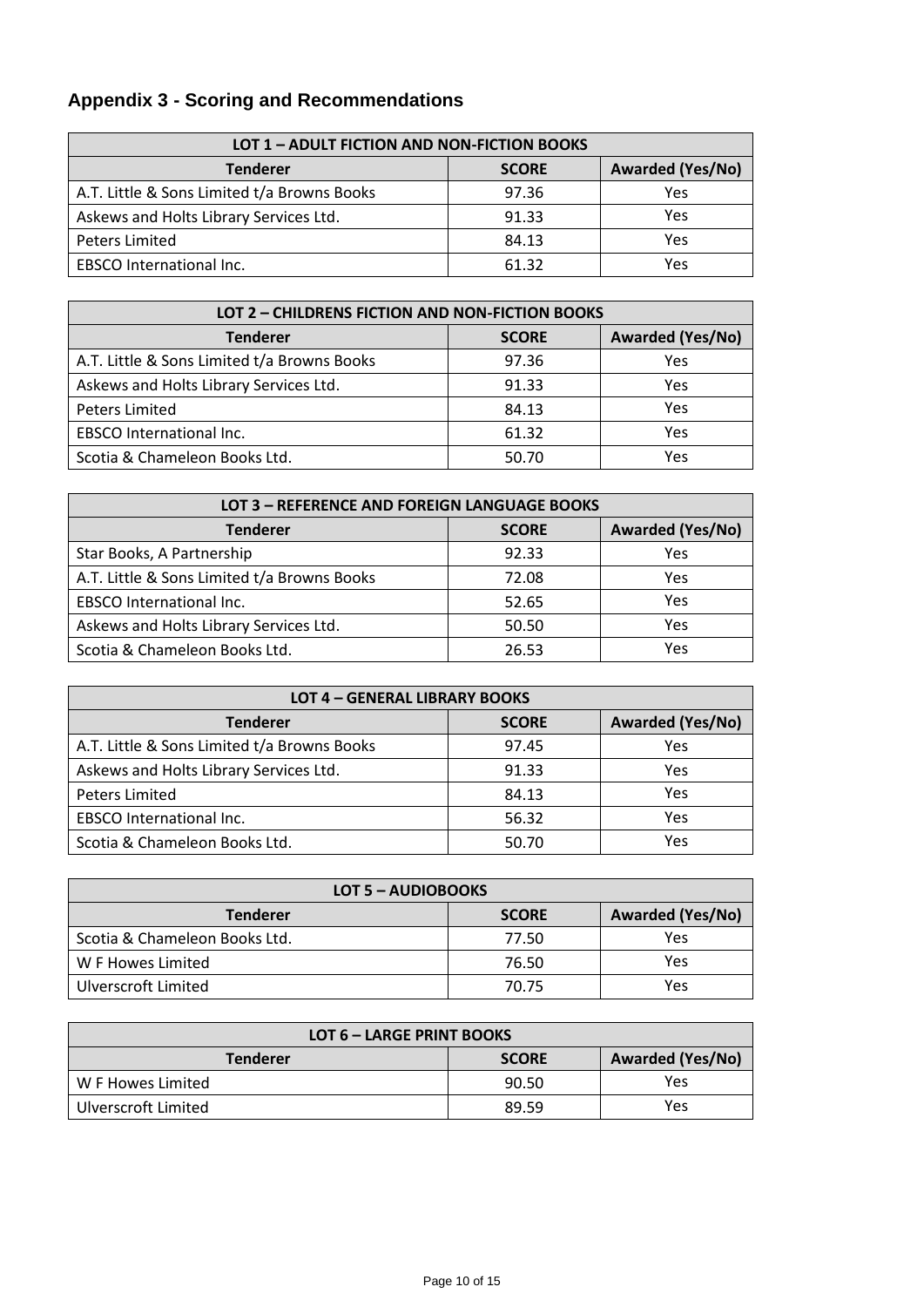| <b>LOT 7 - GENERAL TEXTBOOKS</b>                    |              |                         |  |  |  |
|-----------------------------------------------------|--------------|-------------------------|--|--|--|
| <b>Tenderer</b>                                     | <b>SCORE</b> | <b>Awarded (Yes/No)</b> |  |  |  |
| A.T. Little & Sons Limited t/a Browns Books         | 87.79        | Yes                     |  |  |  |
| <b>Glowworm Books and Gifts Limited</b>             | 87.77        | <b>Yes</b>              |  |  |  |
| Waterstones Booksellers Limited                     | 62.35        | <b>Yes</b>              |  |  |  |
| <b>EBSCO</b> International Inc.                     | 57.30        | <b>Yes</b>              |  |  |  |
| <b>Blackwell UK Limited</b>                         | 54.69        | <b>Yes</b>              |  |  |  |
| The Chancellor, Masters and Scholars of the         |              | <b>Yes</b>              |  |  |  |
| University of Oxford - Trading as Oxford University | 45.04        |                         |  |  |  |
| Press                                               |              |                         |  |  |  |
| Kelvin Books Limited                                | 36.55        | <b>Yes</b>              |  |  |  |
| Scotia & Chameleon Books Ltd.                       | 25.02        | Yes                     |  |  |  |

| <b>LOT 8 - BRIGHT RED PUBLISHING</b>        |              |                         |  |  |
|---------------------------------------------|--------------|-------------------------|--|--|
| <b>Tenderer</b>                             | <b>SCORE</b> | <b>Awarded (Yes/No)</b> |  |  |
| <b>Bright Red Publishing Limited</b>        | 88.28        | Yes                     |  |  |
| A.T. Little & Sons Limited t/a Browns Books | 86.55        | <b>Yes</b>              |  |  |
| <b>Glowworm Books and Gifts Limited</b>     | 84.25        | <b>Yes</b>              |  |  |
| <b>EBSCO</b> International Inc.             | 80.33        | Yes                     |  |  |
| Waterstones Booksellers Limited             | 78.98        | <b>Yes</b>              |  |  |
| Kelvin Books Limited                        | 77.21        | <b>Yes</b>              |  |  |
| <b>Blackwell UK Limited</b>                 | 71.57        | Yes                     |  |  |
| Scotia & Chameleon Books Ltd.               | 33.46        | Yes                     |  |  |

| LOT 9 - CAPSTONE GLOBAL LIBRARY                            |       |            |  |  |  |  |
|------------------------------------------------------------|-------|------------|--|--|--|--|
| <b>Awarded (Yes/No)</b><br><b>Tenderer</b><br><b>SCORE</b> |       |            |  |  |  |  |
| A.T. Little & Sons Limited t/a Browns Books                | 98.21 | Yes        |  |  |  |  |
| <b>Glowworm Books and Gifts Limited</b>                    | 80.92 | Yes        |  |  |  |  |
| <b>EBSCO International Inc.</b>                            | 79.00 | <b>Yes</b> |  |  |  |  |
| Waterstones Booksellers Limited                            | 62.32 | <b>Yes</b> |  |  |  |  |
| <b>Blackwell UK Limited</b>                                | 58.24 | Yes        |  |  |  |  |
| Kelvin Books Limited                                       | 55.88 | Yes        |  |  |  |  |
| Scotia & Chameleon Books Ltd.                              | 51.79 | Yes        |  |  |  |  |

| <b>LOT 10 - HARPER COLLINS</b>                             |       |     |  |  |  |
|------------------------------------------------------------|-------|-----|--|--|--|
| <b>Awarded (Yes/No)</b><br><b>Tenderer</b><br><b>SCORE</b> |       |     |  |  |  |
| A.T. Little & Sons Limited t/a Browns Books                | 90.44 | Yes |  |  |  |
| <b>Glowworm Books and Gifts Limited</b>                    | 84.25 | Yes |  |  |  |
| Waterstones Booksellers Limited                            | 75.09 | Yes |  |  |  |
| <b>EBSCO</b> International Inc.                            | 63.22 | Yes |  |  |  |
| <b>Blackwell UK Limited</b>                                | 56.02 | Yes |  |  |  |
| Scotia & Chameleon Books Ltd.                              | 49.01 | Yes |  |  |  |
| Kelvin Books Limited                                       | 45.32 | Yes |  |  |  |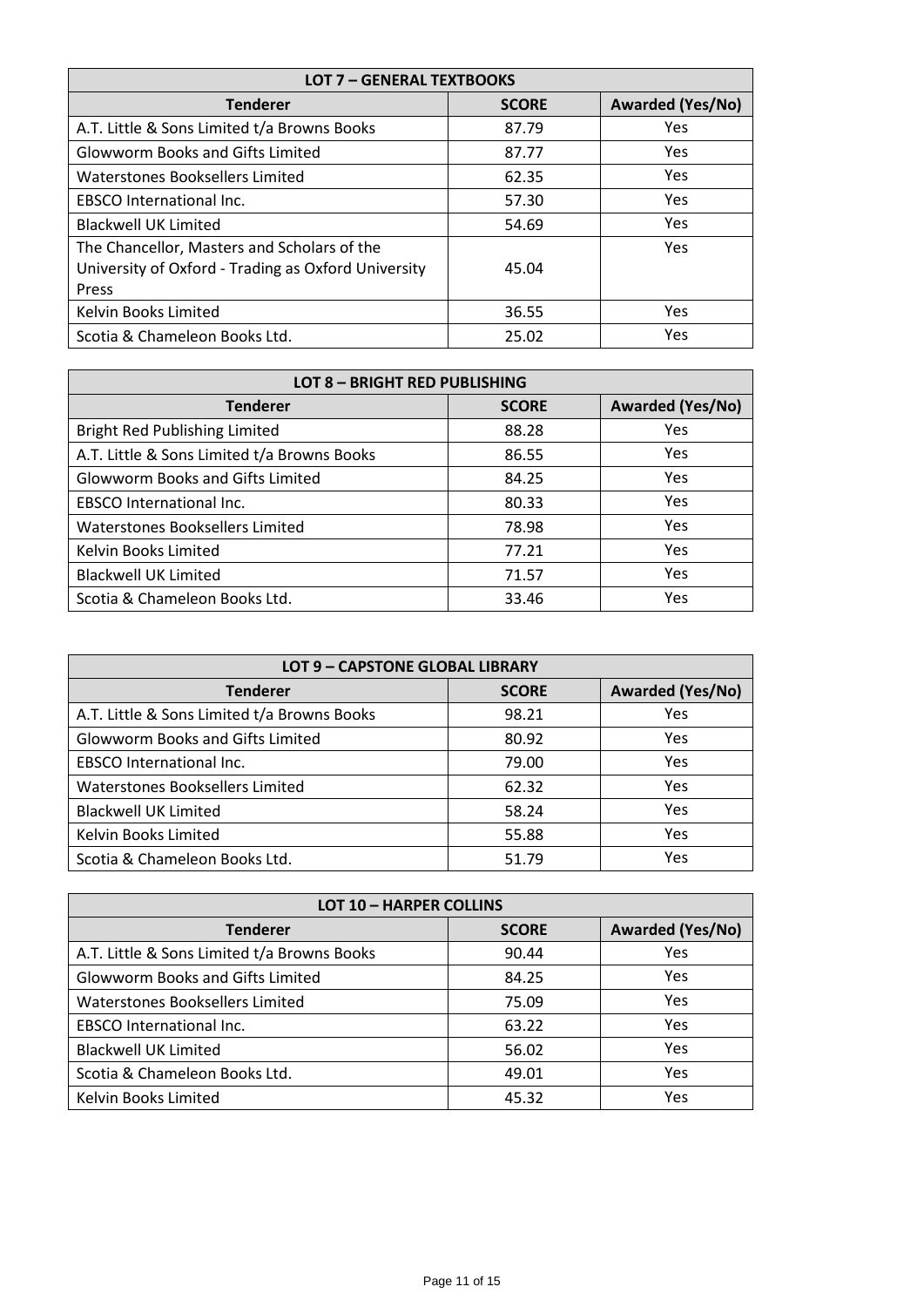| <b>LOT 11 - HODDER GIBSON</b>                   |                         |            |  |  |
|-------------------------------------------------|-------------------------|------------|--|--|
| <b>Tenderer</b>                                 | <b>Awarded (Yes/No)</b> |            |  |  |
| A.T. Little & Sons Limited t/a Browns Books     | 98.21                   | Yes        |  |  |
| <b>Blackwell UK Limited</b>                     | 80.91                   | <b>Yes</b> |  |  |
| Hodder & Stoughton Limited t/a Hodder Education | 72.75                   | <b>Yes</b> |  |  |
| <b>Glowworm Books and Gifts Limited</b>         | 70.25                   | <b>Yes</b> |  |  |
| Waterstones Booksellers Limited                 | 69.65                   | <b>Yes</b> |  |  |
| Kelvin Books Limited                            | 61.81                   | <b>Yes</b> |  |  |
| <b>EBSCO</b> International Inc.                 | 43.00                   | <b>Yes</b> |  |  |
| Scotia & Chameleon Books Ltd.                   | 38.13                   | Yes        |  |  |

| <b>LOT 12 - JOLLY LEARNING</b>                             |       |     |  |  |  |
|------------------------------------------------------------|-------|-----|--|--|--|
| <b>Awarded (Yes/No)</b><br><b>Tenderer</b><br><b>SCORE</b> |       |     |  |  |  |
| A.T. Little & Sons Limited t/a Browns Books                | 98.21 | Yes |  |  |  |
| <b>EBSCO</b> International Inc.                            | 67.50 | Yes |  |  |  |
| Waterstones Booksellers Limited                            | 64.40 | Yes |  |  |  |
| <b>Blackwell UK Limited</b>                                | 59.91 | Yes |  |  |  |
| <b>Glowworm Books and Gifts Limited</b>                    | 58.00 | Yes |  |  |  |
| Kelvin Books Limited                                       | 57.96 | Yes |  |  |  |
| Scotia & Chameleon Books Ltd.                              | 27.63 | Yes |  |  |  |

| <b>LOT 13 - MCGRAW HILL</b>                                |       |     |  |  |  |  |
|------------------------------------------------------------|-------|-----|--|--|--|--|
| <b>Awarded (Yes/No)</b><br><b>Tenderer</b><br><b>SCORE</b> |       |     |  |  |  |  |
| A.T. Little & Sons Limited t/a Browns Books                | 98.21 | Yes |  |  |  |  |
| <b>EBSCO</b> International Inc.                            | 89.39 | Yes |  |  |  |  |
| Waterstones Booksellers Limited                            | 89.29 | Yes |  |  |  |  |
| <b>Blackwell UK Limited</b>                                | 79.81 | Yes |  |  |  |  |
| <b>Glowworm Books and Gifts Limited</b>                    | 69.15 | Yes |  |  |  |  |
| Kelvin Books Limited                                       | 55.39 | Yes |  |  |  |  |
| Scotia & Chameleon Books Ltd.                              | 37.58 | Yes |  |  |  |  |

| <b>LOT 14 - NELSON THORNES</b>                      |              |                         |  |  |
|-----------------------------------------------------|--------------|-------------------------|--|--|
| <b>Tenderer</b>                                     | <b>SCORE</b> | <b>Awarded (Yes/No)</b> |  |  |
| A.T. Little & Sons Limited t/a Browns Books         | 98.21        | Yes                     |  |  |
| <b>Blackwell UK Limited</b>                         | 88.54        | Yes                     |  |  |
| <b>Glowworm Books and Gifts Limited</b>             | 79.48        | <b>Yes</b>              |  |  |
| The Chancellor, Masters and Scholars of the         |              | Yes                     |  |  |
| University of Oxford - Trading as Oxford University | 78.89        |                         |  |  |
| Press                                               |              |                         |  |  |
| Scotia & Chameleon Books Ltd.                       | 73.76        | <b>Yes</b>              |  |  |
| Waterstones Booksellers Limited                     | 68.38        | <b>Yes</b>              |  |  |
| <b>EBSCO</b> International Inc.                     | 44.91        | Yes                     |  |  |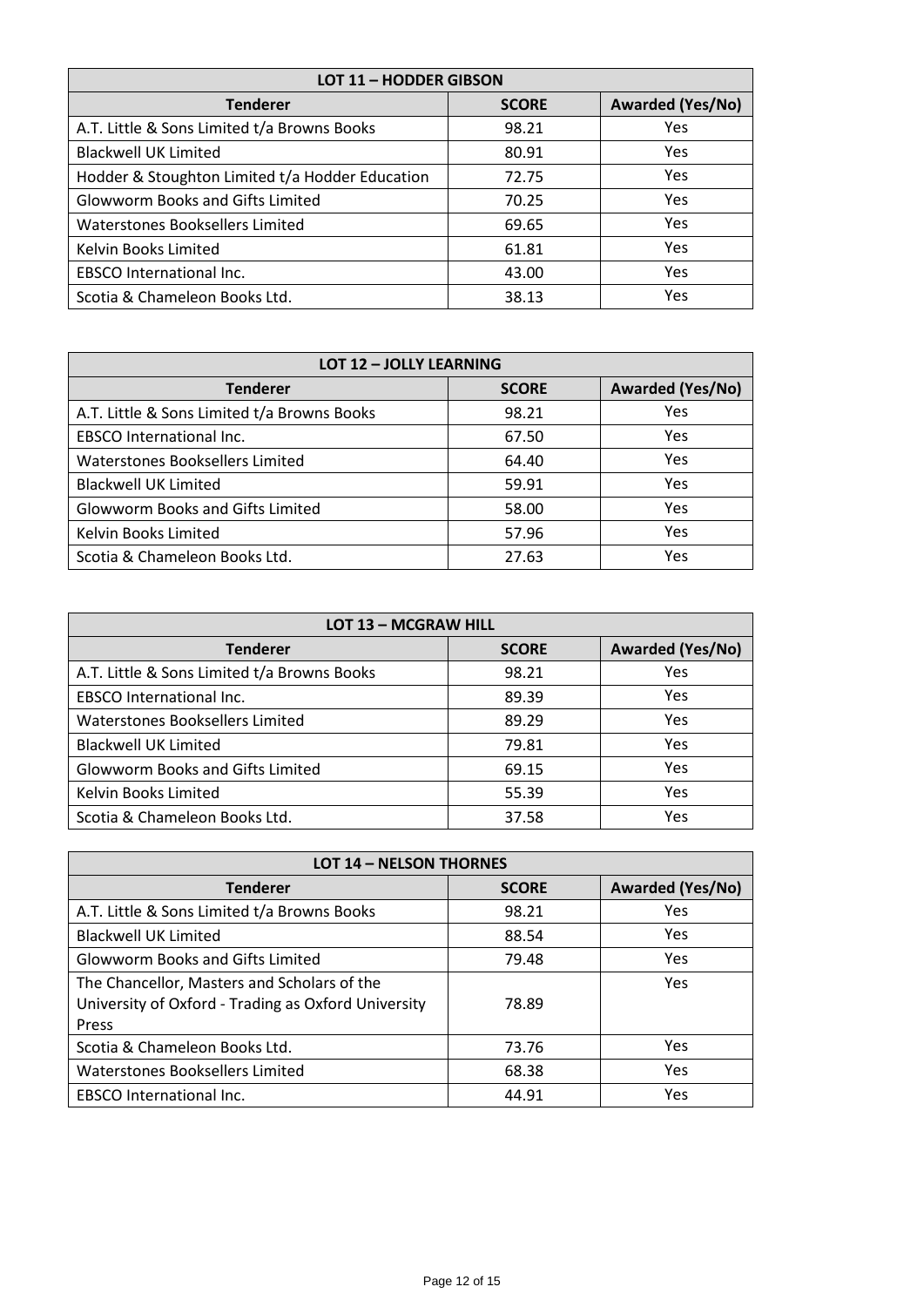| <b>LOT 15 - OXFORD UNIVERSITY PRESS</b>             |              |                         |  |  |
|-----------------------------------------------------|--------------|-------------------------|--|--|
| <b>Tenderer</b>                                     | <b>SCORE</b> | <b>Awarded (Yes/No)</b> |  |  |
| A.T. Little & Sons Limited t/a Browns Books         | 98.21        | Yes                     |  |  |
| Waterstones Booksellers Limited                     | 78.98        | <b>Yes</b>              |  |  |
| <b>EBSCO</b> International Inc.                     | 65.67        | <b>Yes</b>              |  |  |
| <b>Blackwell UK Limited</b>                         | 58.24        | <b>Yes</b>              |  |  |
| The Chancellor, Masters and Scholars of the         |              | <b>Yes</b>              |  |  |
| University of Oxford - Trading as Oxford University | 48.58        |                         |  |  |
| Press                                               |              |                         |  |  |
| <b>Glowworm Books and Gifts Limited</b>             | 48.42        | <b>Yes</b>              |  |  |
| Kelvin Books Limited                                | 39.21        | <b>Yes</b>              |  |  |
| Scotia & Chameleon Books Ltd.                       | 26.79        | Yes                     |  |  |

| <b>LOT 16 - PEARSON EDUCATION LTD</b>                      |       |            |  |  |  |
|------------------------------------------------------------|-------|------------|--|--|--|
| <b>Awarded (Yes/No)</b><br><b>Tenderer</b><br><b>SCORE</b> |       |            |  |  |  |
| A.T. Little & Sons Limited t/a Browns Books                | 98.21 | Yes        |  |  |  |
| <b>Blackwell UK Limited</b>                                | 80.91 | <b>Yes</b> |  |  |  |
| Kelvin Books Limited                                       | 70.21 | <b>Yes</b> |  |  |  |
| Waterstones Booksellers Limited                            | 69.65 | <b>Yes</b> |  |  |  |
| <b>Glowworm Books and Gifts Limited</b>                    | 64.65 | Yes        |  |  |  |
| <b>EBSCO</b> International Inc.                            | 62.60 | Yes        |  |  |  |
| Scotia & Chameleon Books Ltd.                              | 38.13 | Yes        |  |  |  |

| LOT 17 - PRIM-ED PUBLISHING                                |       |     |  |  |  |  |
|------------------------------------------------------------|-------|-----|--|--|--|--|
| <b>Awarded (Yes/No)</b><br><b>Tenderer</b><br><b>SCORE</b> |       |     |  |  |  |  |
| A.T. Little & Sons Limited t/a Browns Books                | 98.21 | Yes |  |  |  |  |
| <b>Glowworm Books and Gifts Limited</b>                    | 84.25 | Yes |  |  |  |  |
| <b>EBSCO</b> International Inc.                            | 82.20 | Yes |  |  |  |  |
| <b>Blackwell UK Limited</b>                                | 80.91 | Yes |  |  |  |  |
| Kelvin Books Limited                                       | 70.21 | Yes |  |  |  |  |
| Scotia & Chameleon Books Ltd.                              | 38.13 | Yes |  |  |  |  |

| <b>LOT 18 - RISING STARS UK</b>                 |              |                         |  |  |
|-------------------------------------------------|--------------|-------------------------|--|--|
| <b>Tenderer</b>                                 | <b>SCORE</b> | <b>Awarded (Yes/No)</b> |  |  |
| A.T. Little & Sons Limited t/a Browns Books     | 98.21        | Yes                     |  |  |
| <b>Glowworm Books and Gifts Limited</b>         | 64.25        | Yes                     |  |  |
| Waterstones Booksellers Limited                 | 62.32        | Yes                     |  |  |
| <b>EBSCO</b> International Inc.                 | 60.67        | Yes                     |  |  |
| <b>Blackwell UK Limited</b>                     | 58.24        | <b>Yes</b>              |  |  |
| Scotia & Chameleon Books Ltd.                   | 51.79        | <b>Yes</b>              |  |  |
| Hodder & Stoughton Limited t/a Hodder Education | 50.08        | <b>Yes</b>              |  |  |
| Kelvin Books Limited                            | 47.54        | Yes                     |  |  |

| LOT 19 - P&N PUBLICATIONS                                  |       |     |  |  |  |
|------------------------------------------------------------|-------|-----|--|--|--|
| <b>Awarded (Yes/No)</b><br><b>Tenderer</b><br><b>SCORE</b> |       |     |  |  |  |
| <b>Blackwell UK Limited</b>                                | 94.91 | Yes |  |  |  |
| <b>Glowworm Books and Gifts Limited</b>                    | 66.75 | Yes |  |  |  |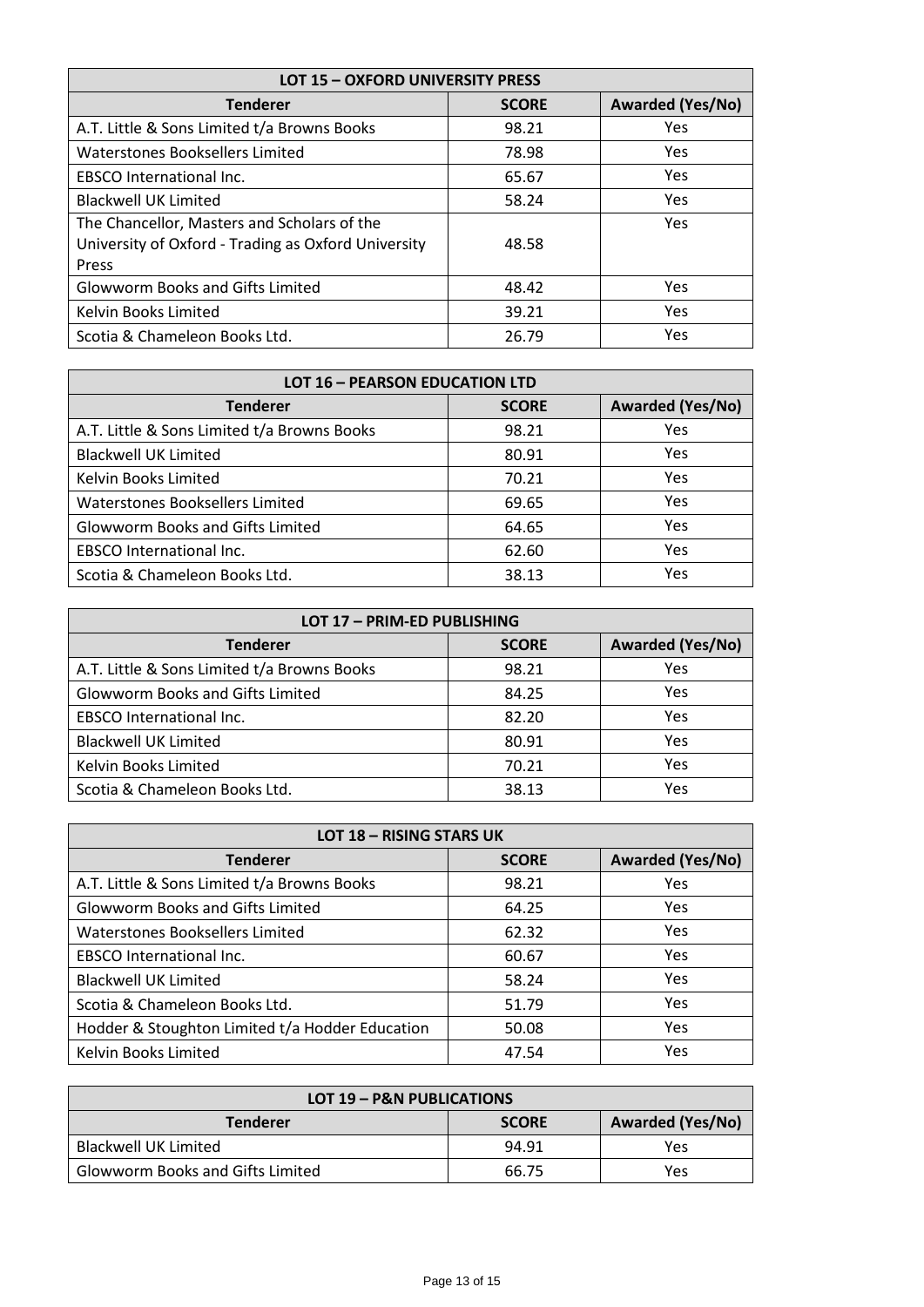# **Appendix 4- List of Recommended Suppliers with Living Wage Status**

| <b>Tenderer</b>                                                                                                                    | <b>Accredited</b> | <b>Currently</b><br>progressing<br>through Real<br><b>Living Wage</b><br>accreditation<br>process | <b>Pay Real Living</b><br>Wage to all<br>employees, and<br>committed to<br>gaining<br>accreditation<br>over the initial 2<br>years of<br>framework | Pay Real<br>Living<br>Wage to all<br>employees,<br>but not<br>accredited | <b>Neither accredited</b><br>nor paying Real<br>Living Wage, but<br>do commit to pay<br>the Real Living<br>Wage to all<br>employees over<br>the initial 2 years<br>of the framework | <b>Neither</b><br>accredited<br>nor paying<br><b>Real Living</b><br><b>Wage</b> |
|------------------------------------------------------------------------------------------------------------------------------------|-------------------|---------------------------------------------------------------------------------------------------|----------------------------------------------------------------------------------------------------------------------------------------------------|--------------------------------------------------------------------------|-------------------------------------------------------------------------------------------------------------------------------------------------------------------------------------|---------------------------------------------------------------------------------|
| <b>Askews and Holts</b>                                                                                                            |                   |                                                                                                   |                                                                                                                                                    |                                                                          |                                                                                                                                                                                     | <b>Yes</b>                                                                      |
| Library Services Ltd.                                                                                                              |                   |                                                                                                   |                                                                                                                                                    |                                                                          |                                                                                                                                                                                     |                                                                                 |
| <b>Blackwell UK Limited</b>                                                                                                        |                   |                                                                                                   |                                                                                                                                                    |                                                                          |                                                                                                                                                                                     | Yes                                                                             |
| <b>Bright Red Publishing</b><br>Limited                                                                                            |                   |                                                                                                   |                                                                                                                                                    | Yes                                                                      |                                                                                                                                                                                     |                                                                                 |
| A.T. Little & Sons<br>Limited t/a Browns<br><b>Books</b>                                                                           |                   |                                                                                                   |                                                                                                                                                    | Yes                                                                      |                                                                                                                                                                                     |                                                                                 |
| <b>EBSCO International</b><br>Inc.                                                                                                 |                   |                                                                                                   |                                                                                                                                                    |                                                                          |                                                                                                                                                                                     | Yes                                                                             |
| Glowworm Books<br>and Gifts Limited                                                                                                |                   |                                                                                                   |                                                                                                                                                    | Yes                                                                      |                                                                                                                                                                                     |                                                                                 |
| Hodder & Stoughton<br>Limited t/a Hodder<br>Education                                                                              |                   |                                                                                                   |                                                                                                                                                    | Yes                                                                      |                                                                                                                                                                                     |                                                                                 |
| Kelvin Books Limited                                                                                                               | <b>Yes</b>        |                                                                                                   |                                                                                                                                                    |                                                                          |                                                                                                                                                                                     |                                                                                 |
| The Chancellor,<br><b>Masters and Scholars</b><br>of the University of<br>Oxford - Trading as<br><b>Oxford University</b><br>Press |                   |                                                                                                   |                                                                                                                                                    | Yes                                                                      |                                                                                                                                                                                     |                                                                                 |
| <b>Peters Limited</b>                                                                                                              |                   |                                                                                                   |                                                                                                                                                    | Yes                                                                      |                                                                                                                                                                                     |                                                                                 |
| Scotia & Chameleon<br>Books Ltd.                                                                                                   |                   |                                                                                                   |                                                                                                                                                    | Yes                                                                      |                                                                                                                                                                                     |                                                                                 |
| <b>Star Books</b><br><b>International Ltd</b>                                                                                      |                   |                                                                                                   |                                                                                                                                                    | Yes                                                                      |                                                                                                                                                                                     |                                                                                 |
| <b>Ulverscroft Limited</b>                                                                                                         |                   |                                                                                                   |                                                                                                                                                    | Yes                                                                      |                                                                                                                                                                                     |                                                                                 |
| Waterstones                                                                                                                        |                   |                                                                                                   |                                                                                                                                                    |                                                                          |                                                                                                                                                                                     | Yes                                                                             |
| <b>Booksellers Limited</b><br>W F Howes Limited                                                                                    |                   |                                                                                                   |                                                                                                                                                    |                                                                          |                                                                                                                                                                                     |                                                                                 |
|                                                                                                                                    |                   |                                                                                                   |                                                                                                                                                    | Yes                                                                      |                                                                                                                                                                                     |                                                                                 |